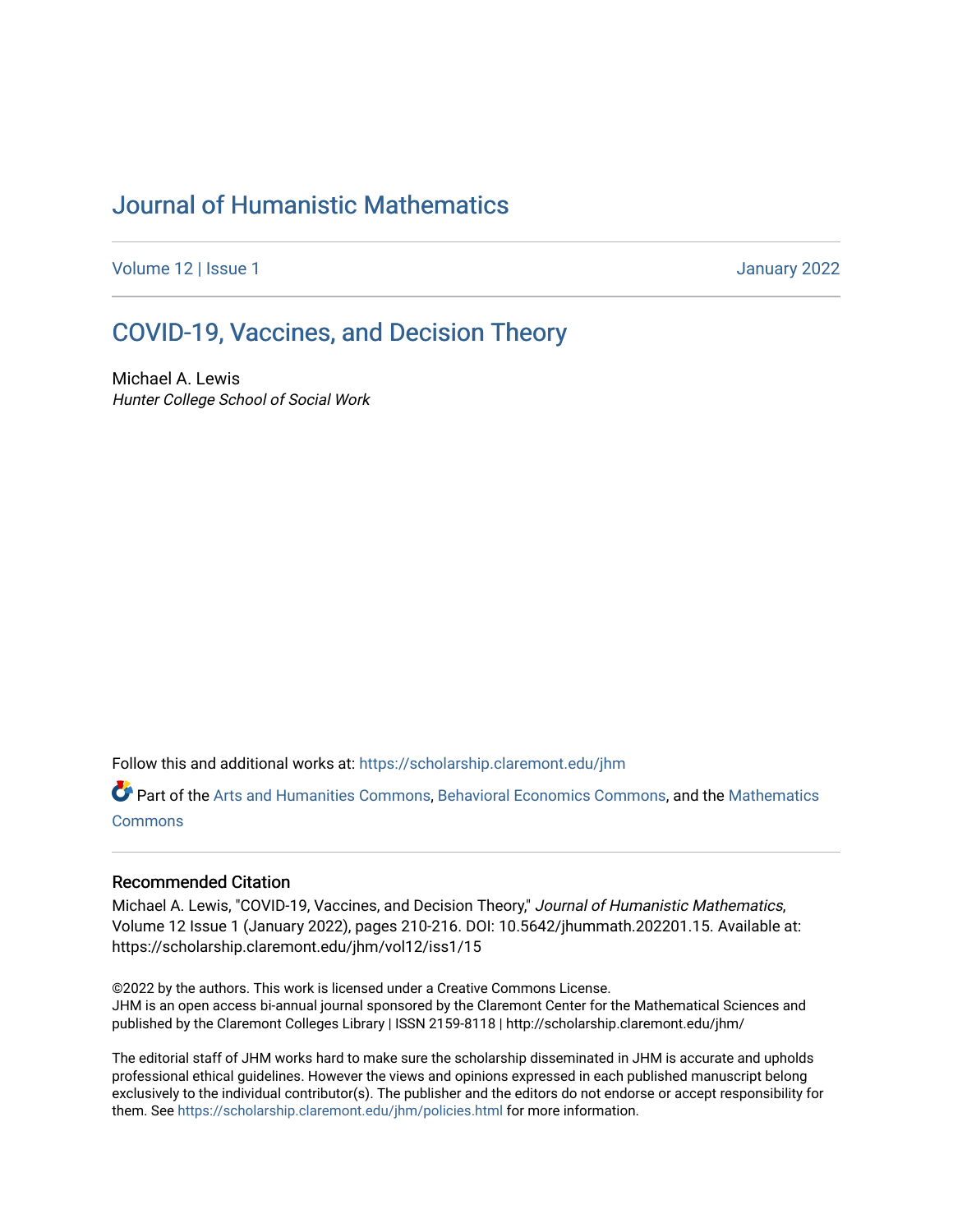## COVID-19, Vaccines, and Decision Theory

Michael A. Lewis

The Silberman School of Social Work at Hunter College, New York City, USA michael.a.lewis@hunter.cuny.edu

#### Synopsis

In this piece, I delve into some thoughts I've had about decision theory. These have been inspired by the vaccine rollout phase of the COVID-19 Pandemic. I focus on decision making under uncertainty, as it relates to the decision to get vaccinated or not.

COVID-19, in addition to being a deadly pandemic, has also been a seminar on the significance of mathematics for understanding real-world events. As experts have tried to understand, and help the rest of us understand, what's been going on, mathematical modeling, exponential growth, probability theory, Bayes theorem, and a host of other topics have gotten their due.

As I write these lines, about 63% of the U.S. population is fully vaccinated against COVID-19 (COVID) [\[6\]](#page-6-0). The U.S. is also in the midst of a recent surge in COVID cases which has apparently been caused by the highly transmissible Omicron variant of the virus. Since entering office, President Biden has pleaded with Americans who're not yet vaccinated to get a shot (or two, as the case may be) [\[5\]](#page-6-1). Yet many people are very reluctant to get vaccinated.

There's evidence that some of this reluctance is due to partisanship, with a higher proportion of Republicans than Democrats saying they don't plan to get vaccinated [\[4\]](#page-6-2). But partisanship probably doesn't explain all of it. That's because there's also evidence that vaccine hesitancy is due to concerns about their safety. That is, some appear to believe that vaccines against COVID may prevent the worst of COVID by creating health problems of their own [\[4\]](#page-6-2). Apparently, these folks would rather take their chances with COVID, in a "devil you know" sort of way. As I've considered all this, I've thought about another area of mathematics which is relevant to the COVID mess: decision theory.

[Journal of Humanistic Mathematics](http://scholarship.claremont.edu/jhm/) Volume 12 Number 1 (January 2022)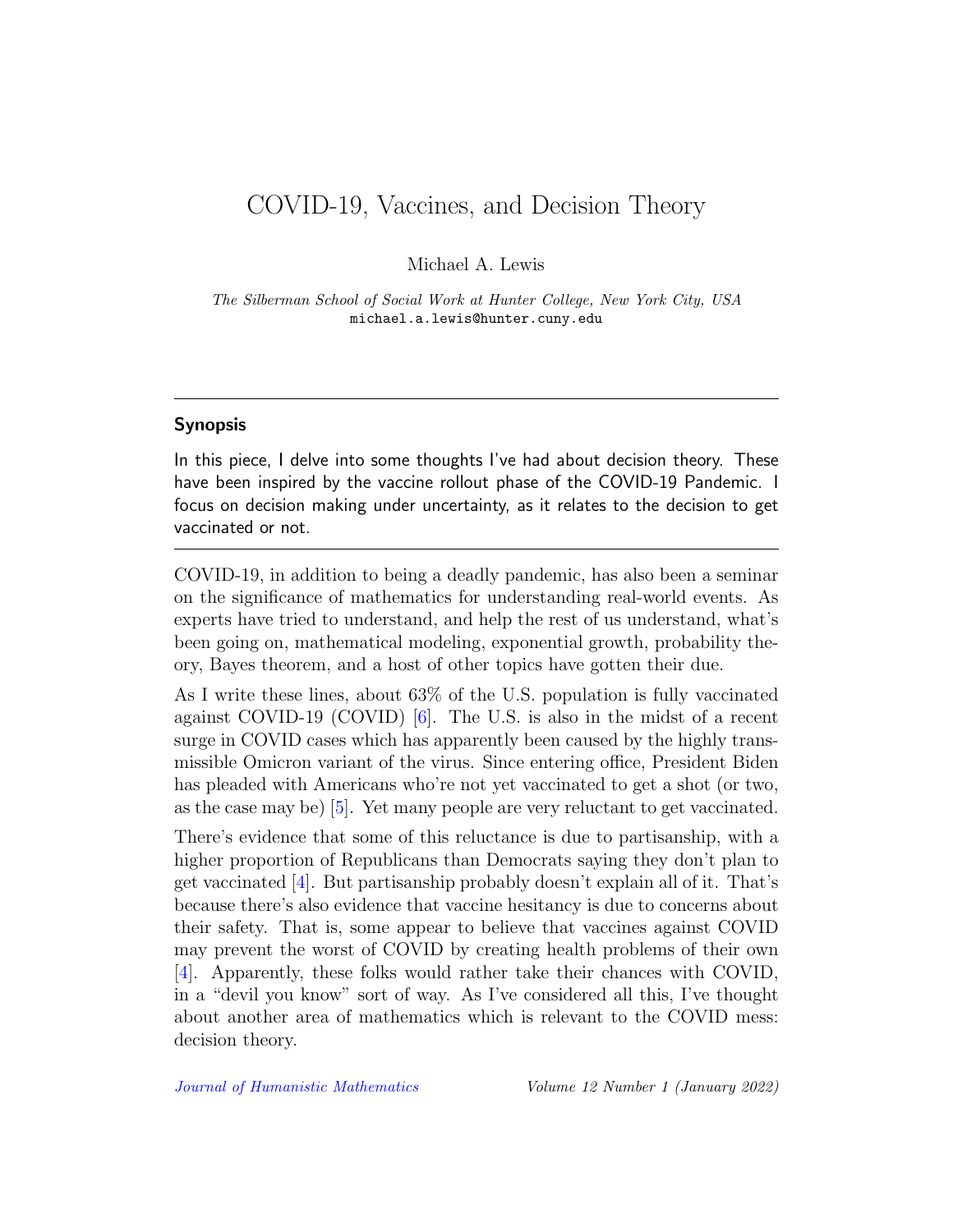Decision theory is an area of study which focuses on how agents (natural agents like people or artificial ones like computers) do or should make decisions. The centering of how agents do make decisions is called "descriptive decision theory," while the focus on how they should make them is referred to as "normative decision theory." Another distinction decision theorists make is between decisions made under certainty versus those under uncertainty [\[1\]](#page-6-3).

A decision under certainty is one where the agent knows for sure the outcome of a given act. A person trying to decide whether to buy an ice cream cone might reasonably be modeled as facing a decision under certainty, assuming it makes sense to think that such a person knows for sure that handing money over to the cashier will definitely result in an ice cream cone being given to them.

A decision under uncertainty is where the agent doesn't know for sure the outcome of a given act. This is the situation those deciding whether to get vaccinated against COVID are facing.

To get a bit more precise, in order to model a decision under uncertainty, the modeler needs to do at least four things: 1) specify who the agent is or agents are 2) specify the possible acts the agent/agents may choose to engage in, 3) specify the possible states of the world (that is, the uncertain outcomes which may occur) and 4) specify the payoffs to the agent/agents under all possible combinations of acts and states. When it comes to many models of uncertainty, a fifth thing is done: probabilities are associated with the possible states of the world. One of the most common ways of presenting models in decision theory is through the use of tables [\[1\]](#page-6-3).

In Table [1](#page-3-0) below, I provide an example of all this by modeling the decision facing those trying to decide whether to get vaccinated, the agents in the model. The possible acts are 1) get vaccinated or 2) don't get vaccinated. The possible states of the world are 1) contract COVID or 2) don't contract COVID. The payoffs from the combinations of possible acts and states are in the cells of the table and, hopefully, self-explanatory. All of the statistics that we've kept on COVID, vaccine efficacy and effectiveness, etc. notwithstanding, I suspect that many people find it difficult to assign probabilities to the possible payoffs in the table. That is, I suspect that many are deciding whether to get vaccinated, or not, without appealing to precise numbers representing their beliefs about the probabilities of contracting COVID, suffering some adverse health effect as a result of getting vaccinated, etc.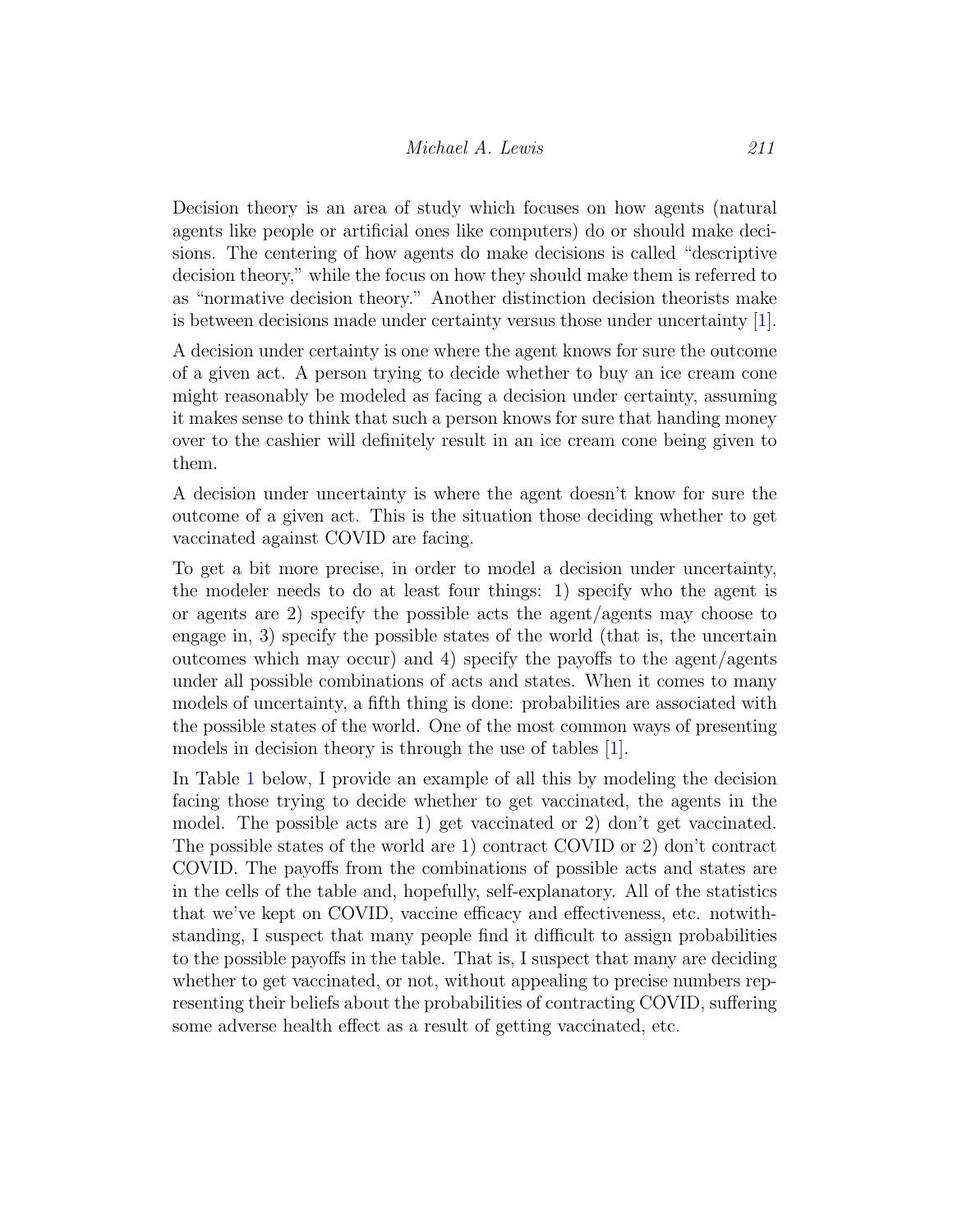|                      | Contract COVID            | Don't Contract COVID      |
|----------------------|---------------------------|---------------------------|
| Get Vaccinated       | Likely mild or asymp-     | Possible bad health ef-   |
|                      | tomatic COVID infec-      | fects resulting from vac- |
|                      | tion, unlikely to be hos- | cine(b)                   |
|                      | pitalized or die from it, |                           |
|                      | possible bad health ef-   |                           |
|                      | fects of vaccine (a)      |                           |
| Don't Get Vaccinated | Perhaps mild or asymp-    | No possible bad health    |
|                      | tomatic COVID infec-      | effects resulting<br>from |
|                      | tion but more likely      | $\alpha$ vaccine $(d)$    |
|                      | to be moderate or se-     |                           |
|                      | vere and more likely to   |                           |
|                      | be hospitalized or die    |                           |
|                      | from it, no possible bad  |                           |
|                      | health effects from vac-  |                           |
|                      | cine(c)                   |                           |

<span id="page-3-0"></span>Table 1: A Decision Model for Getting Vaccinated. The letters in parentheses will be used below to refer to cell payoffs.

When trying to model decisions under uncertainty where agents may find it difficult to assign probabilities to various outcomes, decision theorists have come up with a number of ways of representing how agents might, or should, make decisions in such situations.

First, these theorists make assumptions about agents' preferences. Given the table above, for example, we might assume that agents prefer payoff (d) to (b), (b) to (a), and (a) to (c). That is,  $(d) > (b) > (a) > (c)$ , where ">" stands for "is preferred to." Even if you don't agree with this preference ranking, assume it for the sake of illustration.

One of the concepts decision theorists use to represent how people might or should make decisions is the "maximin criterion" [\[1\]](#page-6-3). This criterion says that a decision maker chooses, or should choose, the act that generates the largest possible minimum payoff. Let's see how maximin applies in this case.

First, focus on the "get vaccinated" row. Since payoff (b) is preferred to payoff (a), (a) is the minimum possible payoff for someone who chooses to get vaccinated. Next, consider the "don't get vaccinated" row. We see from the preference ranking,  $(d) > (b) > (a) > (c)$ , that payoff (d) is preferred to (c)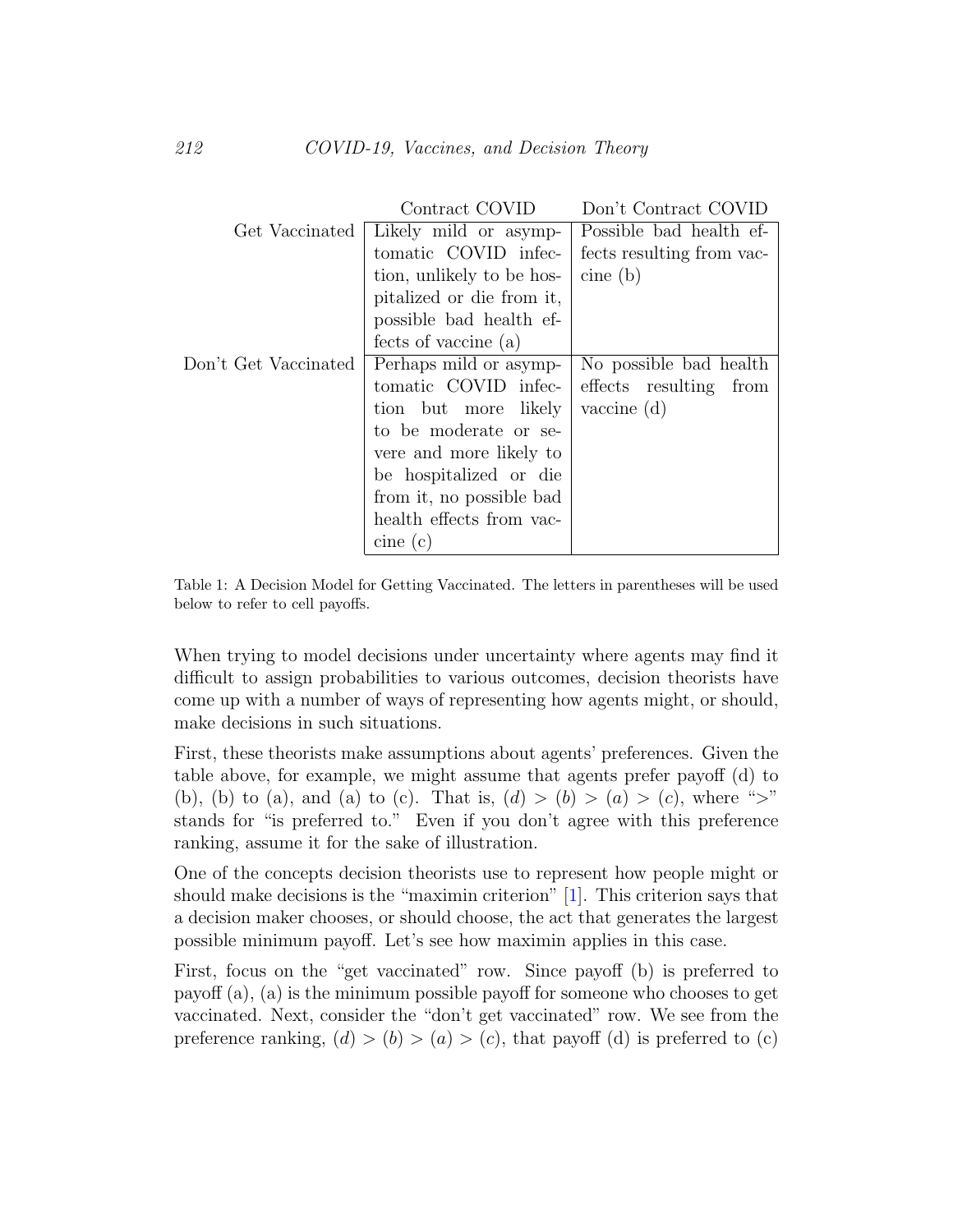(I'm assuming transitivity of preferences, a common assumption in decision theory). So, (c) is the minimum possible payoff for someone who chooses not to get vaccinated.

Now compare payoffs (a) and (c); since (a) is preferred to  $(c)$ , (a) is the one which meets the maximin criterion. That is, payoff (a) is the largest possible minimum one.

Those of us who've chosen to get vaccinated may, at least implicitly, have appealed to maximin in order to make our decisions. How might decision theory capture the decisions of those who've chosen not to get vaccinated? One possibility is the "maximax criterion" which says that agents should or do chose the act which generates the largest possible maximum payoff [\[1\]](#page-6-3).

Looking back at our table, payoff (b) is preferred to (a) and (d) is preferred to (c). So, the maximum payoff of getting vaccinated is (b) and of not getting vaccinated is  $(d)$ . And since payoff  $(d)$  is preferred to  $(b)$ , the largest possible maximum is payoff is (d). That is, the act which meets the maximax criterion is the choice not to get vaccinated.

One thing I should point out is that, so far, I've assumed that decision makers care only about payoffs to themselves. Obviously, the choice to get vaccinated or not doesn't just affect the person making the choice but impacts others who might come into contact with them as well; that's what the concept of "herd immunity" is all about. To the extent that my model is meant to represent choices people are actually making and the extent to which people in the real world consider the effects of their vaccine choice on others, this is a serious limitation of the model.

I said earlier that decision theory is partly normative and, therefore, addresses how agents, when faced with uncertainty, should make decisions. Neither maximin, maximax, nor any other decision-making criterion in situations such as this one has received unanimous consent among decision theorists. That is, as far as decision theory is concerned and assuming my model closely approximates the decision situation agents are currently facing, it isn't clear that those who've decided not to get vaccinated are behaving irrationally. Part of the decision situation agents are currently facing has to do with incentives for getting vaccinated. Such incentives affect the payoffs agents receive from different combinations of acts and states of the world.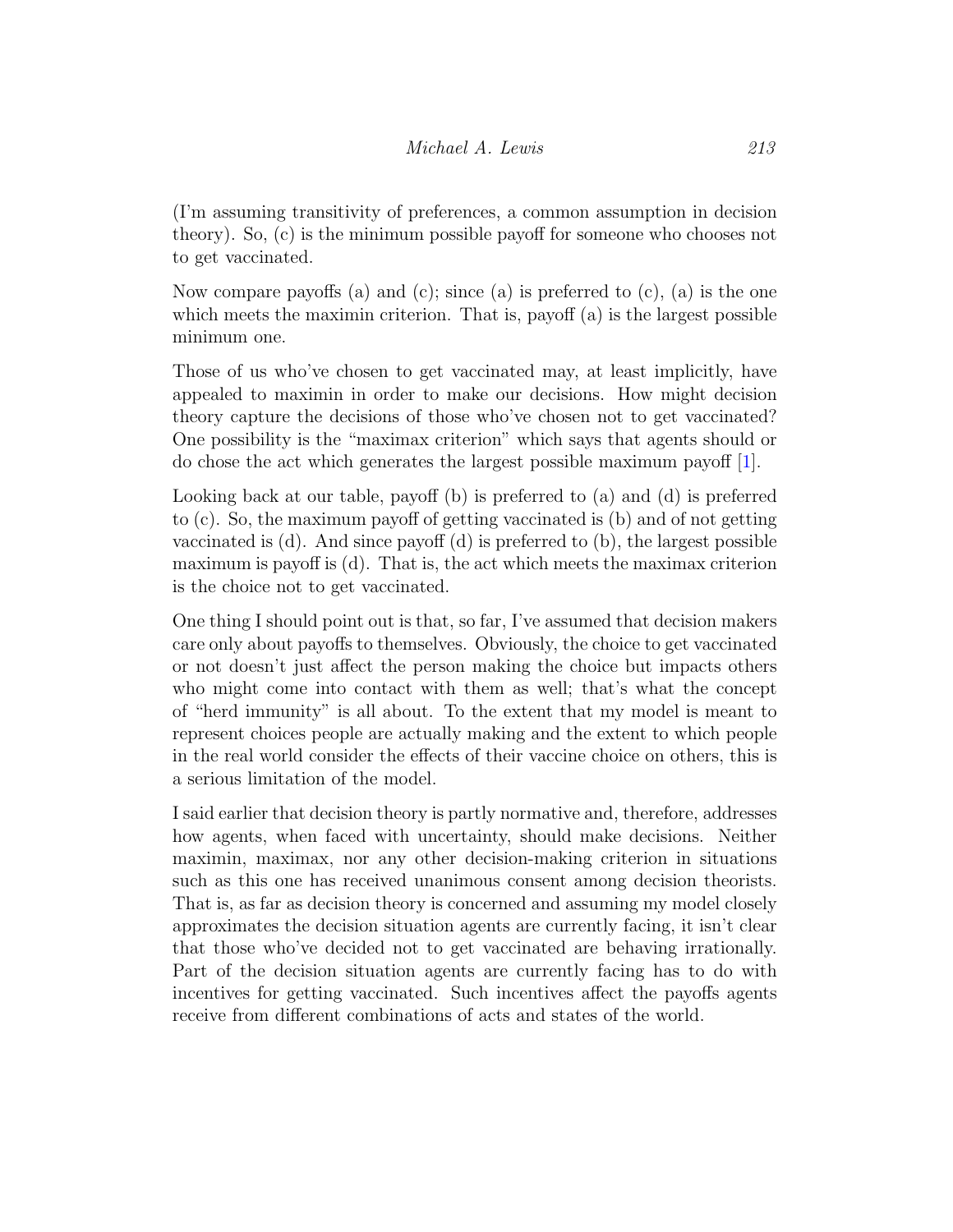When COVID vaccines were first being rolled out, not many institutions required people to get vaccinated. That has changed as some employers, colleges, and universities are requiring vaccines or boosters. How might vaccine mandates change the decision situation people would face?

Take a look at Table [2](#page-5-0) below:

|                      | Contract COVID            | Don't Contract COVID      |
|----------------------|---------------------------|---------------------------|
| Get Vaccinated       | Likely mild or asymp-     | Possible bad health ef-   |
|                      | tomatic COVID infec-      | fects resulting from vac- |
|                      | tion, unlikely to be hos- | cine, avoid loss of job   |
|                      | pitalized or die from it, | or opportunity to at-     |
|                      | possible bad health ef-   | tend college (b)          |
|                      | fects of vaccine, avoid   |                           |
|                      | loss of job or opportu-   |                           |
|                      | nity to attend college    |                           |
|                      | (a)                       |                           |
| Don't Get Vaccinated | Perhaps mild or asymp-    | No possible bad health    |
|                      | tomatic COVID infec-      | effects resulting from    |
|                      | likely<br>tion but more   | vaccine, loss of job or   |
|                      | to be moderate or se-     | opportunity to attend     |
|                      | vere and more likely to   | $\text{college } (d)$     |
|                      | be hospitalized or die    |                           |
|                      | from it, no possible bad  |                           |
|                      | health effects from vac-  |                           |
|                      | cine, loss of job or op-  |                           |
|                      | portunity to attend col-  |                           |
|                      | lege(c)                   |                           |

<span id="page-5-0"></span>Table 2: A Decision Model for Getting Vaccinated When There Is A Vaccine Requirement. The letters in parentheses will be used below to refer to cell payoffs.

This is similar to Table [1](#page-3-0) from earlier but differs by including the possibility, should one refuse to get vaccinated, of losing a job or the opportunity to attend college. That is, I've assumed that all public and private sector employers, as well as all colleges, have required people to get vaccinated; those who didn't get immunized wouldn't be allowed to work in the formal economy or attend college. How might such requirements affect people's vaccination decision?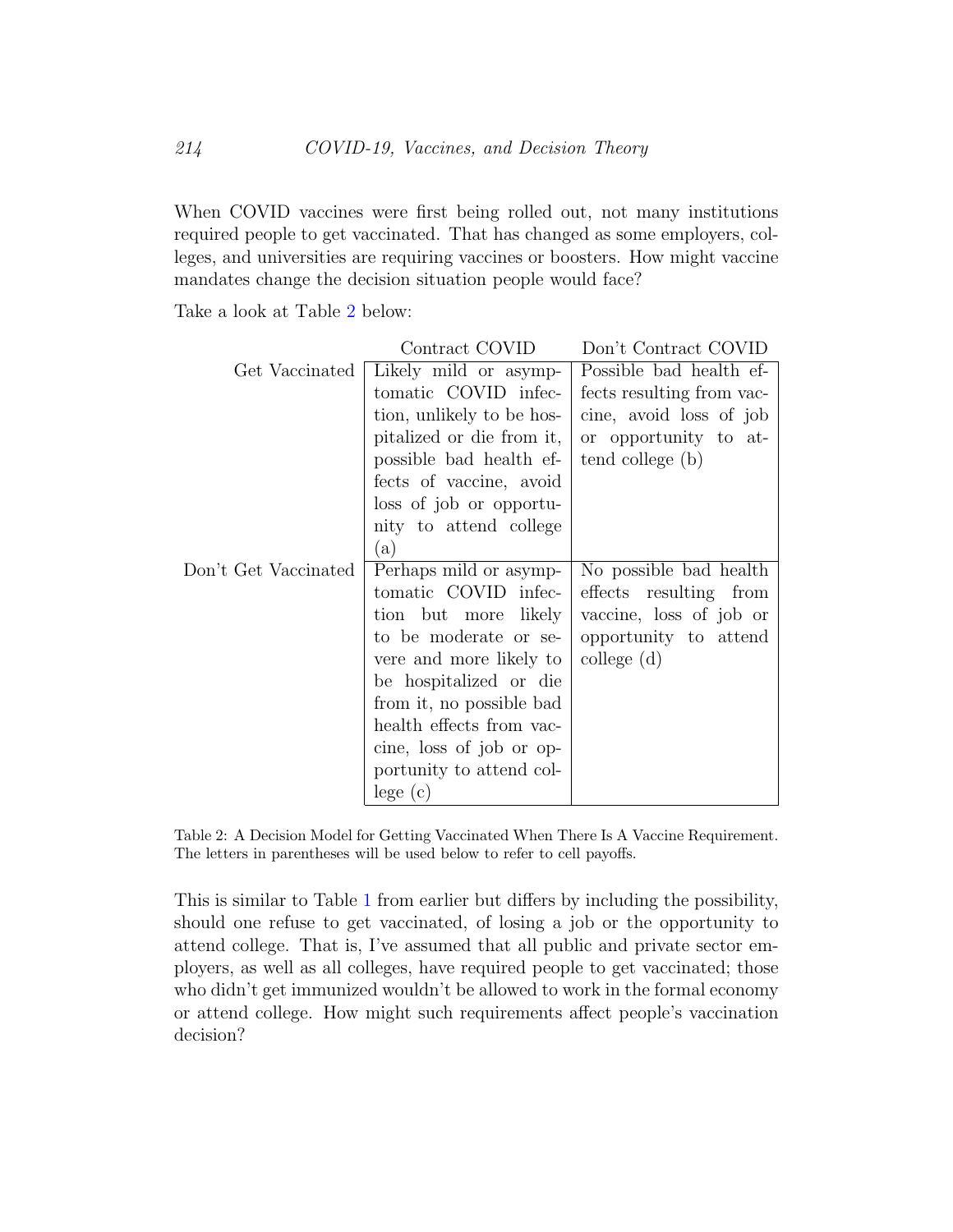Presumably, the hope of those advocating vaccine mandates is that the following preference ordering is the one decision makers would be acting on:  $(b) > (a) > (d) > (c)$ . This would mean that if one chose vaccination,  $(b) > (a)$ , and if they chose non-vaccination,  $(d) > (c)$ . Since  $(a) > (c)$ , those deciding on the basis of the maximin criterion would choose to get vaccinated. Given that  $(b) > (d)$ , people deciding on the basis of the maximax criterion would also choose vaccination. That's because such folks, in a world where they didn't end up with COVID, would rather face the possible negative health consequences of a vaccine but keep their jobs or the opportunity to go to college, than avoid such health consequences but lose the chance at a college education or livelihood.

Whether a wave of vaccination mandates will ripple across the country remains to be seen. If so, as someone interested in decision theory, I'll be watching closely.

#### References

- <span id="page-6-3"></span>[1] Erik Angner, A Course in Behavioral Economics, Palgrave, United Kingdom, 2016.
- <span id="page-6-4"></span>[2] Michael A. Lewis, Social Workers Count: Numbers and Social Issues, Oxford University Press, 2018.
- <span id="page-6-5"></span>[3] Michael A. Lewis, "Are Logic and Math Relevant to Social Debates," Journal of Humanistic Mathematics, Volume 10 Issue 1 (January 2020), pages 383-401. doi[:10.5642/jhummath.202001.21](http://dx.doi.org/10.5642/jhummath.202001.21)
- <span id="page-6-2"></span>[4] Cara Murez, "Poll Reveals Who's Most Vaccine Hesitant and Why," Web MD, April 29, 2021; available at [https://www.webmd.com/](https://www.webmd.com/vaccines/covid-19-vaccine/news/20210429/poll-reveals-whos-most-vaccine-hesitant-in-america-and-why) [vaccines/covid-19-vaccine/news/20210429/poll-reveals-whos-m](https://www.webmd.com/vaccines/covid-19-vaccine/news/20210429/poll-reveals-whos-most-vaccine-hesitant-in-america-and-why) [ost-vaccine-hesitant-in-america-and-why](https://www.webmd.com/vaccines/covid-19-vaccine/news/20210429/poll-reveals-whos-most-vaccine-hesitant-in-america-and-why), retrieved 8/3/2021.
- <span id="page-6-1"></span>[5] Reuters, "Biden Urges Americans Please, Please, get Vaccinated," online news story, July 19, 2021; available at [https://www.reuters.com/](https://www.reuters.com/world/us/biden-urges-americans-please-please-get-vaccinated-2021-07-19/) [world/us/biden-urges-americans-please-please-get-vaccinated](https://www.reuters.com/world/us/biden-urges-americans-please-please-get-vaccinated-2021-07-19/) [-2021-07-19/](https://www.reuters.com/world/us/biden-urges-americans-please-please-get-vaccinated-2021-07-19/), retrieved 8/3/21.
- <span id="page-6-0"></span>[6] USA Facts, "US Coronavirus Vaccine Tracker," online fact tracker, 2021; available at [https://usafacts.org/visualizations/covid-vaccine](https://usafacts.org/visualizations/covid-vaccine-tracker-states/) [-tracker-states/](https://usafacts.org/visualizations/covid-vaccine-tracker-states/), retrieved 12/30/21.